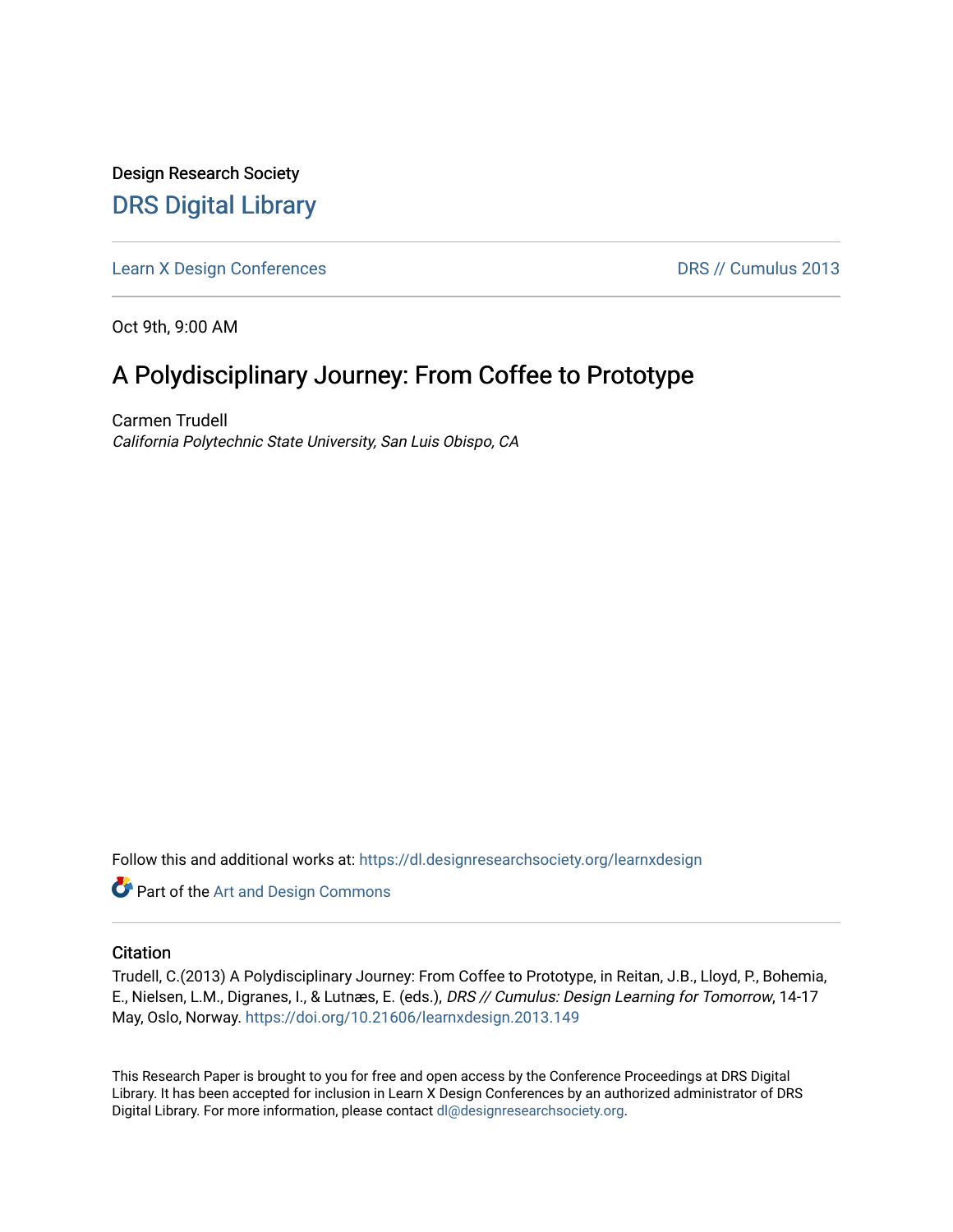DRS // CUMULUS 2013 2nd International Conference for Design Education Researchers Oslo, 14–17 May 2013



# **A Polydisciplinary Journey: From Coffee to Prototype**

Carmen TRUDELL<sup>\*</sup>

 $\overline{a}$ 

California Polytechnic State University, San Luis Obispo, CA

*Abstract: Multidisciplinary research and access to multidisciplinary learning experiences are recognized as critical to our time. However, most universities are not structured to accommodate co-teaching, cross-linking of courses between majors or colleges, or other curricular methods of bringing people of dissimilar backgrounds together. While faculty are pushing these limitations around the world, it is often done outside of institutional structures, and may require an act of magnanimity. In addition to infrastructural hurdles, disciplinary specificity can make communication and collaboration as challenging as speaking different languages. This paper presents an approach to overcoming these difficulties from a social beginning resulting in extracurricular research teams with leaders and members from various disciplines, including architecture, architectural engineering, mechanical engineering, environmental engineering, computer science, industrial manufacturing engineering, and landscape architecture. Teams may consist of professors with Ph.D.'s down to undergraduate students. An example socialization-to-multidisciplinary research process is demonstrated by an architectural research and design project. The example project will also illustrate the use of analog simulation and computation as a communication tool between various disciplines, allowing verification of design ideas through the simple fundamentals of science.*

*Keywords: multidisciplinary, indoor air quality, undergraduate research, interdisciplinary, professional learning community* 

<sup>\*</sup> Corresponding author: California Polytechnic State University | USA | e-mail: ctrudell@calpoly.edu

Copyright © 2013. Copyright in each paper on this conference proceedings is the property of the author(s). Permission is granted to reproduce copies of these works for purposes relevant to the above conference, provided that the author(s), source and copyright notice are included on each copy. For other uses, including extended quotation, please contact the author(s).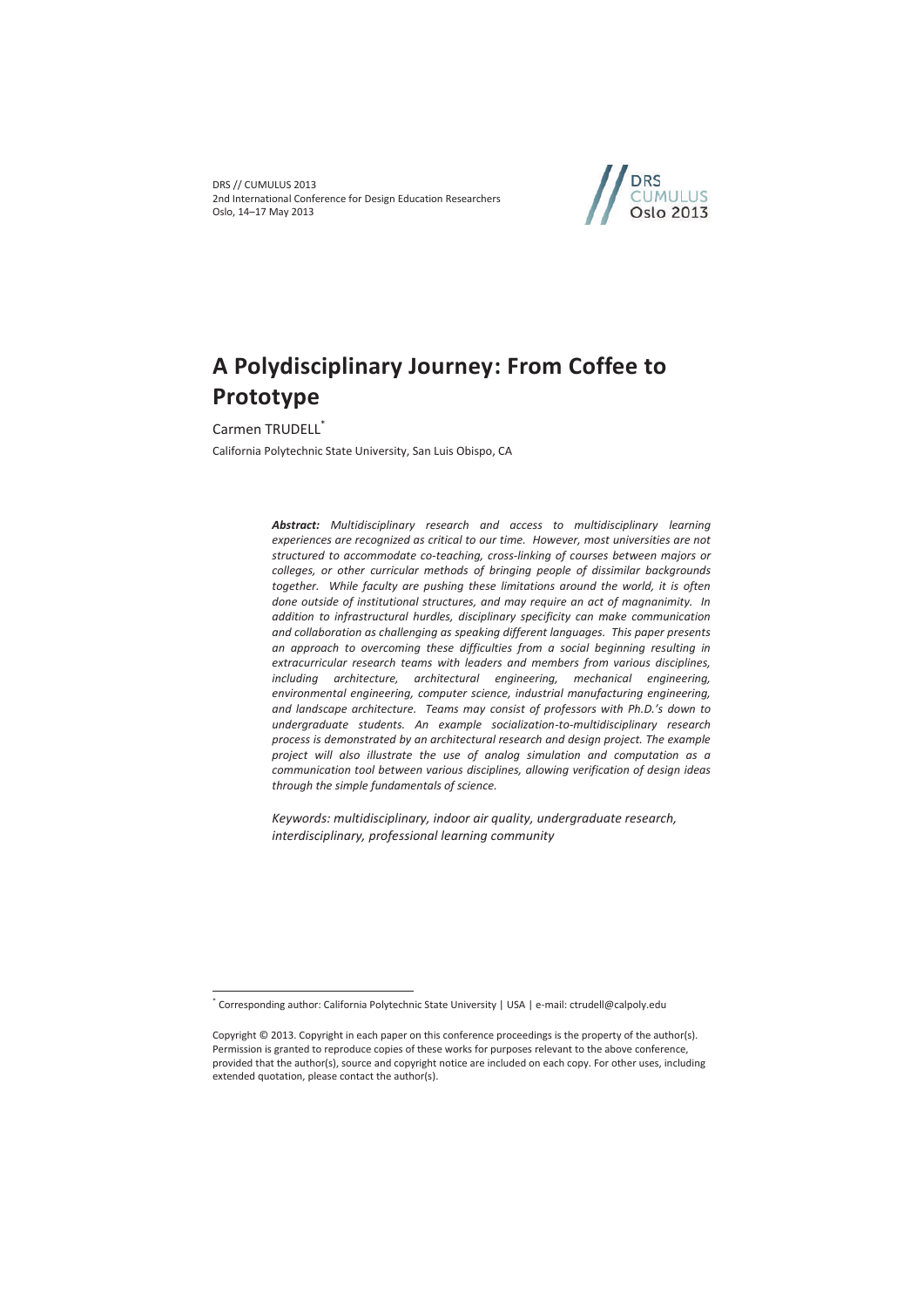## **Finding Synergies**

As an architect and professor of architecture, I am interested in the design of buildings, or building sub-components that improve performance in regard to energy, comfort, and human health. This interest extends beyond speculative design proposals, to the extension of these ideas into testable full-scale prototypes, and eventually into building applications. The prototypes are not just meant to demonstrate the aesthetic qualities of the system, nor the material qualities. The prototypes are meant as learning tools and verification machines. Each prototype is put to test to validate theoretical models. From my own experience as a licensed architect, I'd argue that a background in architecture does not provide adequate qualifications or the experience needed to generate theoretical models and physical experiments. Architects are trained to collaborate. This makes us reliant on those in the engineering and sciences who are fully equipped to calculate performance expectations and to test hypothesis. Those in the engineering and sciences benefit from collaboration with designers as they sometimes lack new applications to test in the classroom. Under the right circumstances, a perfect blend of designer meets scientist can be mutually beneficially and incredibly productive. David Edwards eloquently elaborates upon this theme in his book *The Lab: Creativity and Culture*:

We dream, and realize dreams, through a creative process that mixes to ways of thinking—aesthetic and analytical—which we often encourage and exploit in very different settings. Through aesthetic thinking, we embrace uncertainty and complexity, we induce, follow intuition, and draw inspiration from images and sounds. This process especially thrives in artistic environments, like theatre companies or design studios. Through analytical thinking, we simplify a complex world, reduce its challenges to resolvable problems, and pursue the logic of equations. This process thrives in scientific environments, like a pharmaceutical company or a bank. The aesthetic process is the substance of hypothesis generation, while the analytical process is the substance of hypothesis testing. (Edwards 2010, p 4)

The question is no longer whether or not we should break disciplinary boundaries in order to more comprehensively address the endemic questions of our decade relating to environment, resources, health, and sustainability. The question has shifted from why to how. This question is not easily answered due to obstacles at every turn. Through my desire to co-teach with faculty from other departments within my university, or even to co-teach with colleagues from within my same department, I have found institutional barriers in terms of compensation, space, and enrolment. Time and time again when I come across successful models of co-teaching, I soon learn that the faculty members are essentially donating their time, and in rarer cases the students are not receiving academic credit in the most deserving way. Both faculty and students recognize the value of these collaborative experiences, and are hungry for them to the point where compensation and credit are moot. If the universities are slow to adapt to the needs of faculty and students, and inevitably, to the needs of the job market, how then can we still have viable multidisciplinary experiences? How can faculty be adequately compensated for their time? How can multidisciplinary research move-forward in a timely manner without holistic support?

I have found one possible way forward in this labyrinth of closed doors. This solution is within the university, and even within the university do's-and-don'ts, yet is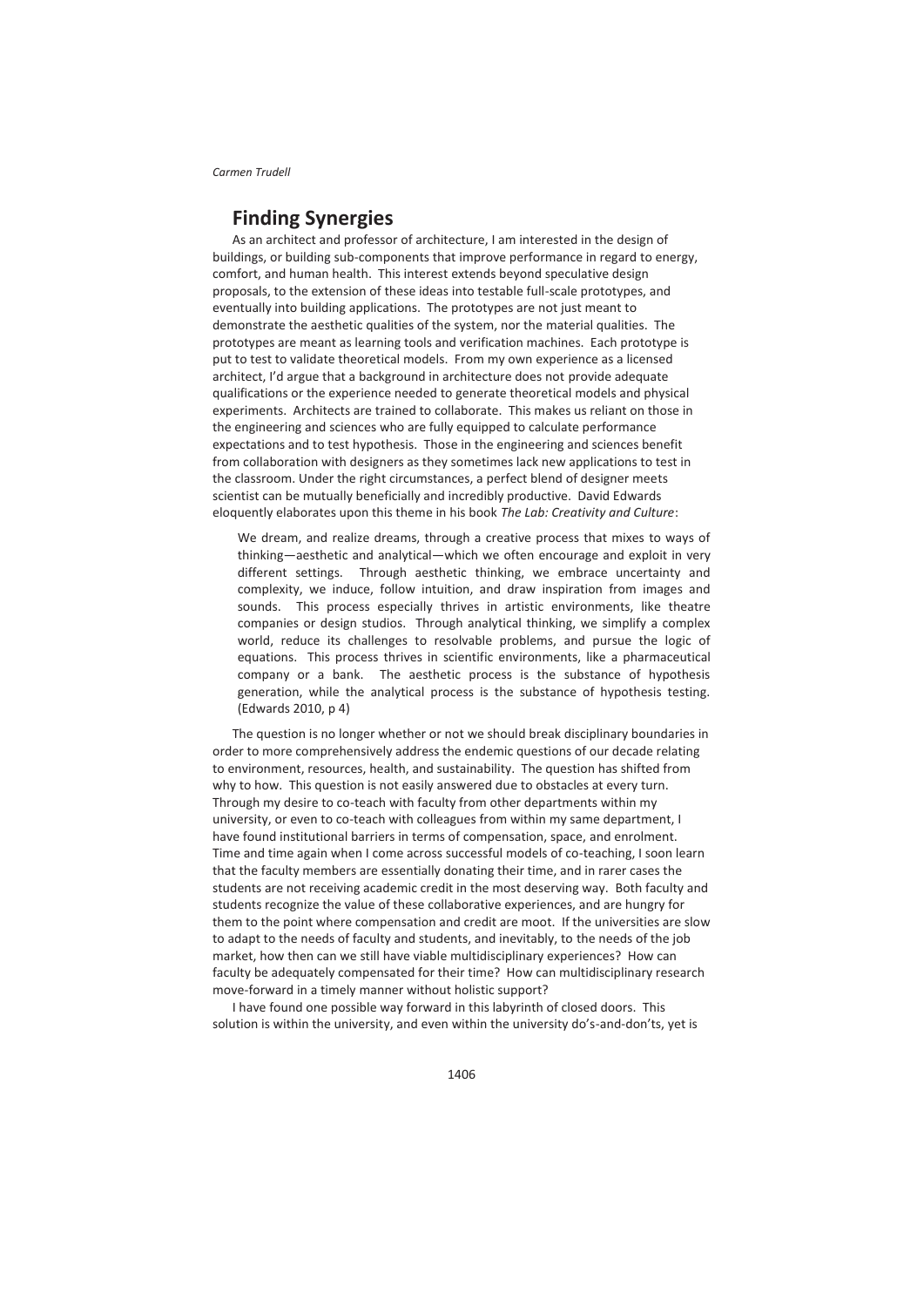also a distinct co-curricular mode of working. The long-term hope is still that classes can be taught with experts from various disciplines to a student population equally as diverse, and that this co-mingling would result in a sum-greater-than-the-parts education. The aspiration is still that faculty are gainfully employed without an unreasonable extra workload in order to pursue a dream, in the sense that David Edwards described in the previous quote. The aspiration is also that students are able to leverage their multidisciplinary experiences into viable senior projects, projects that receive academic credit, and eventually into jobs. The aspiration would extend beyond the university to the business and industrial world where youthful minds raised in a collaborative process would guide decision-making through their inherently wide lens.



*Figure 52: The top diagram represents the current educational model where individuals increase in depth of knowledge in a particular topic, yet remain isolated from other knowledge areas. The bottom diagram represents a model where individuals or teams would have both breadth and depth and would share a common base of knowledge that spanned across disciplines. This common base could include mathematics and language (which general education courses already address) but it could also include the arts, music and food (with a greater potential for a social foundation). Diagram developed in collaboration with Clare Olsen.*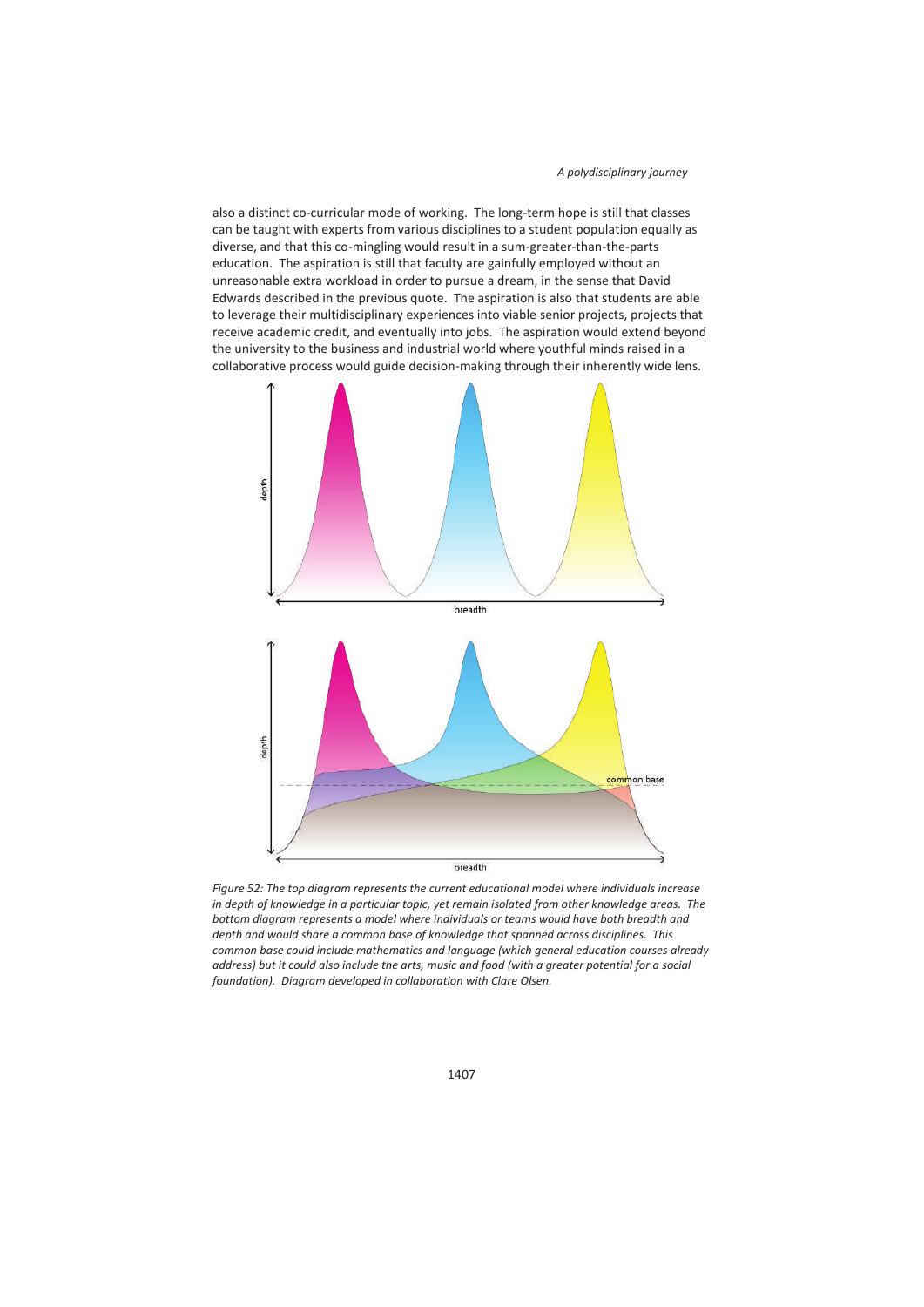Until universities can develop a financially sustainable method to bring people together, an approach that takes both faculty and students beyond the classroom structure has proven effective. The Center for Architecture, Science, and Ecology (CASE) will be used as an example of an innovative new model of education that successfully erodes disciplinary silos. I would put CASE under the artscience laboratory umbrella defined by David Edwards that "improve the dialog between creators and the public around the creative process while erasing conventional boundaries between art and science (Edwards 2010, p.7-8)."



*The Center for Architecture, Science, and Ecology (CASE)* 

*Figure 53: The Integrated Concentrating Solar Façade (ICSF) system designed by researchers at CASE with support of NYSERDA, NYSTAR, and U.S. DOE. Source: www.case.rpi.edu* 

As a graduate student at the Center for Architecture, Science, and Ecology (CASE) in New York City, my fellow classmates and I would often ruminate that the greatest innovation to come from CASE is CASE itself. This comment is not meant to degrade the significance of the research being conducted at CASE. Notable research projects include the Integrated Concentrating Solar Façade shown in Figure 2 and the Biological Active Modular Phytoremediation System (BI-AMPS). Instead, the comment is meant to acknowledge the brilliance of CASE as an institutional construct. First, CASE is a joint venture between Rensselaer Polytechnic Institute (RPI) located in Troy, New York, and the Manhattan based architecture, engineering, and urban design super firm Skidmore, Owings, & Merrell (SOM). In their own words, CASE's mission reads:

A new academic-industrial alliance is required to accelerate a more aggressively experimental process that leads to development of new systems that produce a paradigm shift in the way that our future cities metabolize energy, water, and resources. The Center for Architecture Science and Ecology (CASE) is addressing the need for accelerated innovation of Built Ecologies through the development of next-generation building systems. A multi-institutional and professional research collaboration co-hosted by Rensselaer Polytechnic Institute and Skidmore, Owings & Merrill LLP, CASE is pushing the boundaries of environmental performance in urban building systems on a global scale, through actual building projects as research test beds.

Buildings account for over a third of the total energy consumption in the United States, and nearly 40% of U.S. carbon production. As new construction projects increase exponentially in emerging global economies, it becomes urgent to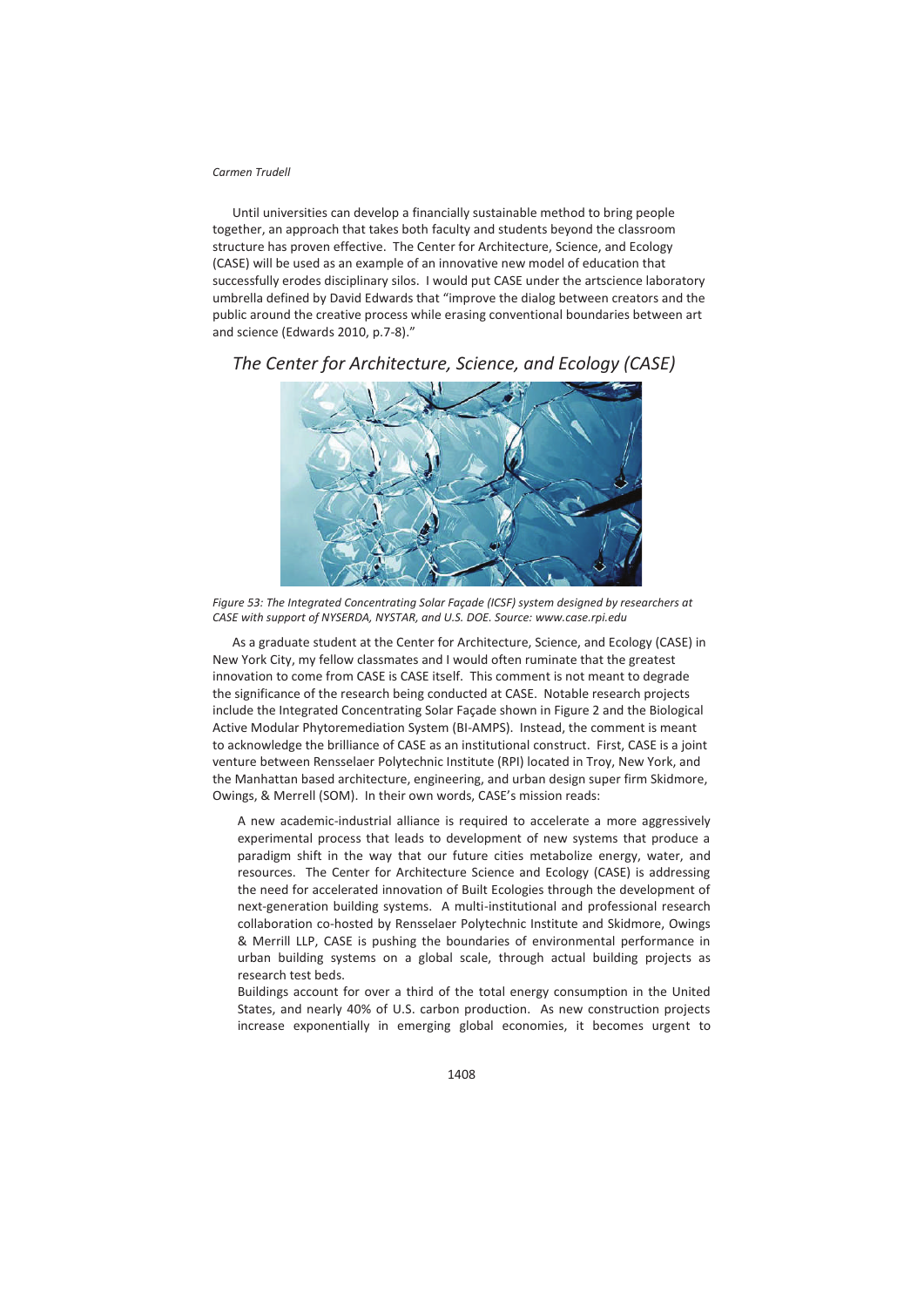accelerate the pace of architectural innovation, and to press the implementation of sustainable material and energy technology.

This progress cannot be accomplished solely within any traditional discipline of architecture, engineering, or environmental science, but requires collaborative solutions that meet social and environmental needs head on. By providing a setting that supports the immediate need for innovation, CASE is able to incorporate next-generation architectural technologies into new building projects (http://www.case.rpi.edu/CASE.html).

The first significant CASE innovation is that CASE is an educational laboratory, yet is co-sponsored by an educational institution and a private corporation. In these challenging economic times, it is admirable that both sides of this partnership are continually willing to take the fiscal risk necessary to pursue a co-dependent endeavour. Their innovation is based on trust, transparent communication and the shared belief in a common mission. In addition to shared ethics and common desires to use resources more effectively, RPI and SOM share the belief that both education and practice are enriched through blending. SOM keeps the graduate students and research endeavours rooted in practicalities such as budget, schedules, and manufacturability, while RPI keeps SOM innovative and critical.

The second innovation is that employees of the firm work directly with the students, and the students work directly on SOM projects for short intense periods of time. SOM key experts in buildings sciences coexist in a common workspace with both undergraduate and graduate design and built-ecologies students. These are experts in computer programming and energy performance and simulation who would engage in constant dialog and friendship with the students. Conversely, many students choose to participate in a semester or yearlong practicum, in which they work full-time for SOM yet act as a liaison between the practice and the research team. While it may seem to be a minor point, friendship will repeatedly be put forth as vital to the success of these otherwise unnatural collaborations. One should not gloss over the significance of friendship due to its' apparent academic irrelevance. We are here to discuss serious research, are we not? Exactly, and in a world and institutional system full of limitations, boundaries, and hurdles, what we have as our primary tool for progress is each other. The best way to get people to take a risk and invest in you is if they care about you. It's not just about the work. Care for the work is not sufficient. Care for the person is essential.

When Alexis de Tocqueville was asked to determine the reasons for the success of democracy in the United States, he concluded that the American social capital—"the ways our lives are made more productive by social ties" (Putnam 2000, p. 19)—resulted in healthy local associations that lead to supportive and productive communities (Cox 2004, p. 5). While this is a gross simplification of a confluence of a multitude of factors, it is worth noting that the coffeehouse, the front stoop, and the weekend group picnic are historically recognized social structures that lead to success. From these informal networks come more structured intellectual networks, such as societies or salons, yet they still have a foot firmly planted in the social. In the case of CASE, experts and novices sat together, ate together, drank together, and all members of this community were students of each other. In particular projects, one individual would take leadership, but then another task would allow the roles to reverse creating a harmonious nurturing in both depth and breadth.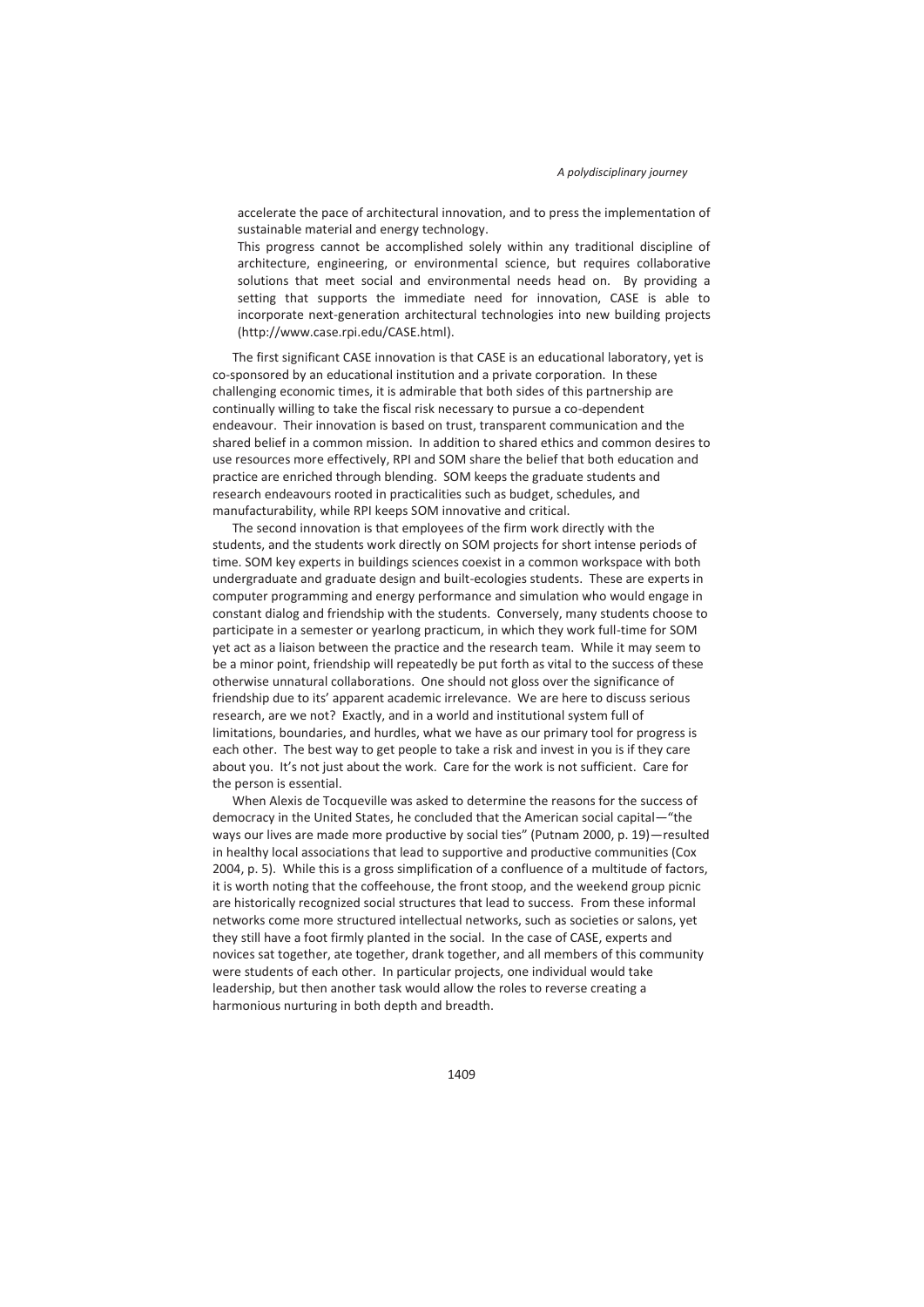The final CASE innovation to evaluate is community diversity. The faculty and students are chosen from a variety of disciplines and experience backgrounds. The director of CASE, Anna Dyson, has a background in art history, while the Assistant Director, Jason Vollen, is an architect with extensive experience in ceramics. Professor Peter Randolph Hazard Stark, who has an undergraduate degree in aeronautical engineering, and a Ph.D. in theoretical physics, teaches the building technology and prototyping courses. An SOM environmental engineer teaches energy modelling workshops. Students have undergraduate degrees in architecture, structural engineering, mechanical engineering, music, and ecology. This diverse population leads to rich discussions and unique approaches to problem solving. CASE is a model of education that produces students prepared to face, and perhaps author the next 20 years of design methodologies, and design pedagogy.

Over CASE's short life of approximately six years, graduates have already gone-on to tenure-track teaching positions at universities around the United States including Cal State Berkeley, California Polytechnic State University, University of Florida in Miami, and Auburn University. CASE's profound educational model is disseminating as their graduates spread out and become curriculum makers. It is only a matter of time before we see this type of educational model emulated in architecture programs around the country.

## **The Social Laboratory**

Assuming that you agree with me that friendship is fundamental to successful interdisciplinary research, and to the progress of research, then the next question would be how to develop these relationships within a university structure. Teaching can be quite isolating. Unless you happen to meet someone at a university event or through a point-of-contact, it can be extremely difficult to reach beyond disciplinary silos even for the simple act of making a friend, let alone the act of building a committed research team. The following two sections will demonstrate two means by which ideas and collaborations are born from a social structure. The first example uses historical England and America to show how drunken conversation and open minds and mouths lead to many of the most profound inventions of all time. The second example, a much more humble one at that, will document a multidisciplinary professional learning community convened at California Polytechnic State University.

## *The Club of Honest Whigs*

In Steven Johnson's book titled *The Invention of Air* the importance of the English coffeehouse in bolstering academic dialog is remembered and praised. Every two weeks a group of male thinkers would gather at the London Coffee House located rather ironically in St. Paul's churchyard—a bustling urban space anchored by religion and challenged by the sometimes-heretical ideas of the coffeehouse debaters known as The Club of Honest Whigs. This type of lively, sometimes substance induced, exchange of scientific, political, religious and philosophical thoughts does not have a direct parallel in modern society. In Johnson's words, "The late-night bender at an industry conference probably comes the closest: the sharing of essential, potentially lucrative information while stimulated by the chemical cocktail of caffeine, alcohol, and nicotine" (Johnson, 2008, pp.17-18). (Johnson 2008)

The protagonist of Johnson's biography, Joseph Priestley, approaches the Honest Whigs in December of 1965 to pitch a book idea (p.18). Priestly wants to write a book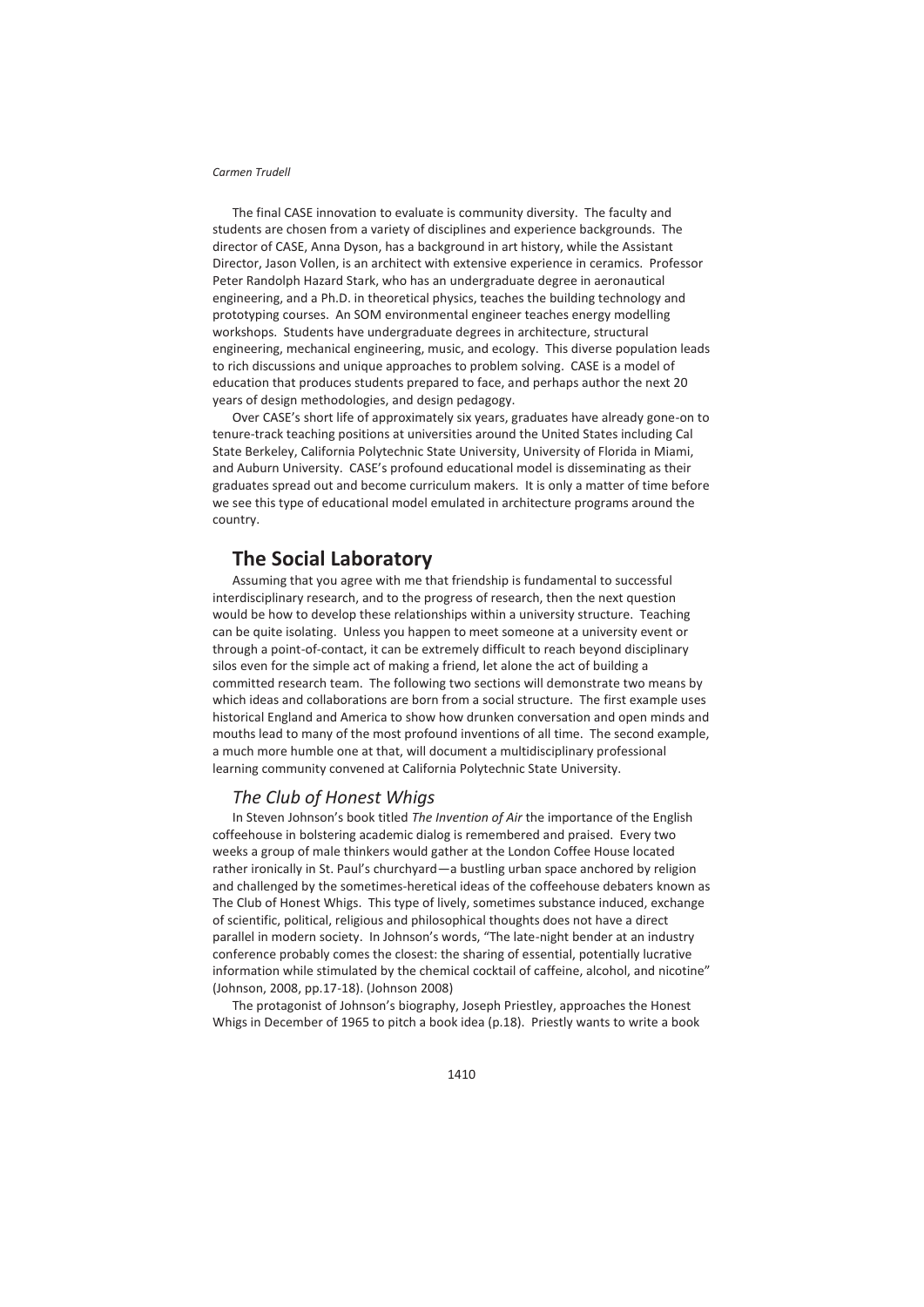documenting all of the scientific discoveries and subsequent gadgetry related to electricity. He wants to write this book in lay language as a tome for the curious masses, not as a highbrow esoteric scholarly work. In short, "Priestley wanted to tell them a story" (p.29). That night at the London Coffee House Priestly met Benjamin Franklin, John Canton (member of the Royal Society and leading Electrician), and Richard Price (Welsh moral philosopher and mathematician), who became life-long friends. The "Electricians" as they were called, opened up their libraries, notebooks, and letters to Priestly within days of their first encounter. Over the next year, Priestly worked fastidiously researching these documents and generating his own original work, which was shared back-and-forth between the Honest Whigs. I suppose you could say this work was peer-reviewed as the Electricians read and commented on drafts.

*The History and Present State of Electricity, with Original Experiments* was published in 1767 and further solidified Priestley's standing with the Electricians from the coffeehouse. Over the next few years, the book sold "well enough to support five English editions, and was subsequently translated into both French and German" (p.34). Priestley's book was the principle text on electricity for the next hundred years. The book included two sections geared specifically toward young aspiring science minded individuals: "Practical maxims for the use of young electricians" and "A description of the most entertaining experiments performed by electricity" (p.35). Priestley encouraged people to join in the sciences instead of creating a schism between the experts whose stories are told in the book, and the readers. In Priestley's own words, "…[T]he interests of science have suffered by the excessive admiration and wonder with which several first rate philosophers are considered; and…an opinion of the greater equality of mankind in point of genius would be of real service in the present age" (p.36).

*The Invention of Air* follows its' own advice. After studying the likes of Benjamin Franklin and Joseph Priestley in great detail, Steven Johnson may have been transformed in his approach to knowledge and knowledge dissemination. In the Author's Note, Johnson writes:

So this is a history book about the Enlightenment and the American Revolution that travels from the carbon cycle of the planet itself, to the chemistry of gunpowder, to the emergence of the coffeehouse in European culture, to the emotional dynamics of two friends compelled by history to betray each other. To answer the question of why some ideas change the world, you have to borrow tools from chemistry, social history, media theory, ecosystem science, geology. The connective sensibility runs against the grain of our specialized intellectual culture, but it would have been the second nature to Priestley, Franklin, Jefferson, Adams, and their peers. Those are our [American] roots. This book is an attempt to return to them. (p.xx)

Steven Johnson and Joseph Priestley are given as examples of successes derived from a place that betrays the specializations and isolating structures often found in modern universities. This paper is calling for a shirking of what is recognized as "scholarly" in order to create supportive and nurturing environments for progressive research.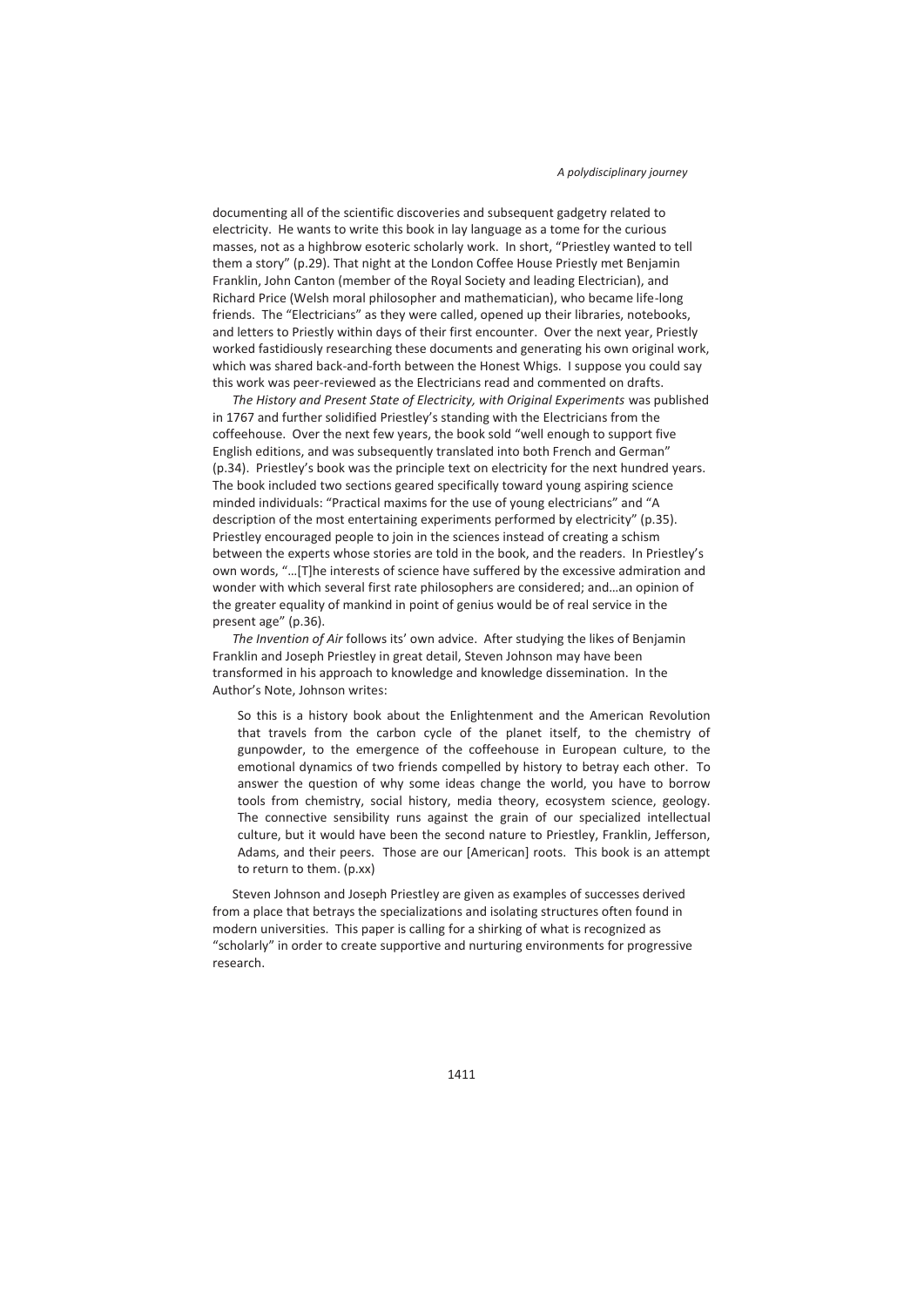## *The Material Innovations Laboratory*

As an architect and a graduate of CASE, I carry with me a research agenda that has collaboration imbedded in its' nature. I used to believe this was novel or abnormal in modern academic practices, but as many know, it is actually historic and primal. Before there were silos, there were richly layered people with expertise in a number of fields. Moving away from this thickness in both depth and breadth may have contributed to our current economic and climate troubles. Collaborative cross-disciplinary sustainable relationships are essential to my success as a professor and scholar who is not stymied by the institutional hurdles discussed in the introduction. Through California Polytechnic State University's Center for Teaching and Learning (CTL), I was introduced to professional learning communities (PLCs) as a networking method. While a professional learning community is not the same as an English coffeehouse, I would challenge Johnson, and say that this may be the closest thing we have, at least within the institution. The CTL defines PLCs as:

A faculty and/or professional staff group who engage in an active, extended program of study that is defined either by the needs of a particular group or by the imperatives of a particular topic. In addition to study, group members commit to self-reflection and peer feedback in an effort to improve teaching and learning. A PLC typically consists of 6-10 participants with either one or two additional facilitators (Call for Proposals: Professional Learning Communities, CTL).

Learning communities have been shown to benefit both students and faculty. The difference between a classroom full of students and a learning community is the focus on relationships. The difference between a research team and a faculty learning community is the focus on a multidisciplinary composition and on creating community—the social aspects that allow time for hanging-out off campus, including family and guests, and looking for opportunities to have fun together. While learning communities do have guidelines, such as meeting over at least a 6-month period, a membership of six to fifteen, and a common cohort-based or topic-based theme; there is also a lot of room for generating content and activities on-the-fly. There is room for the random agenda that would have surely emerged in the Coffee House.

Mark Cabrinha, Ph.D., is a professor of architecture at Cal Poly with expertise in digital fabrication and material assemblies. He established a loose structure that he called the Material Innovations Laboratory (MIL) and was in the process of defining the scope of this laboratory when our paths intersected. I was ruminating about the value of a PLC, and how much a group of faculty with similar interests would benefit our collective research, when Dr. Cabrinha introduced me to the MIL. It turned out that we needed each other. I needed Dr. Cabrinha to articulate the nature of a collective group that could fit within newly established curricular and pedagogical goals of the architecture department. Mark needed me to organize an agenda and give this group structure and funds. Together with professor Clare Olsen, we successfully responded to the CTL call and launched the MIL PLC with five architecture professors, an architectural engineering professor, a landscape architecture professor, a computer science professor, and an environmental engineering professor.

How did we find these willing participants to join the MIL PLC? Well, in the tradition of our ancestors, we had coffee. The process of creating this PLC proved both challenging and extremely effective at what I will call flash networking. The three founding members of the MIL PLC sat-down and generated a list of architecture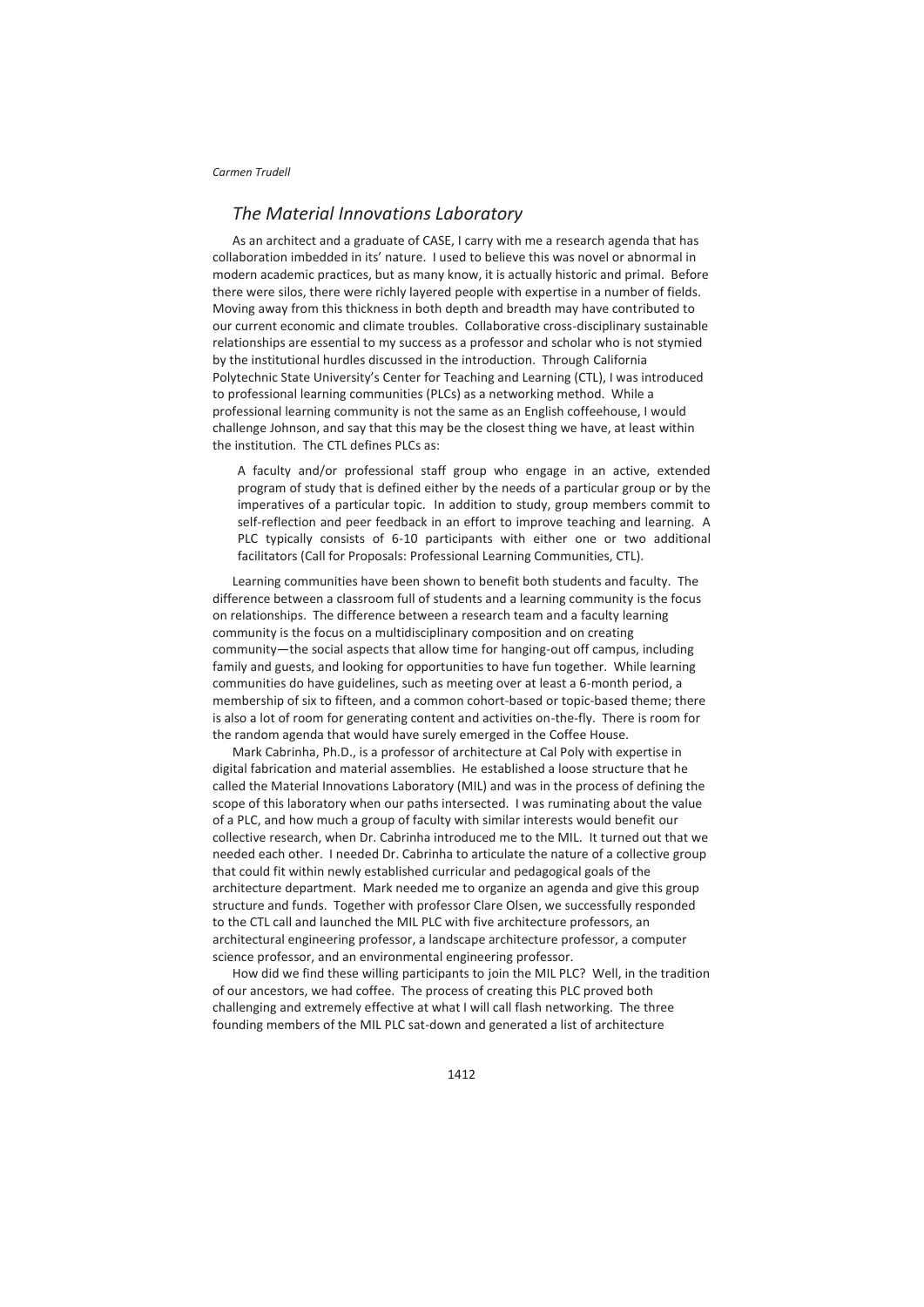friendlies. First, identify people with an interest and dedication to similar research agendas. This may be easier said than done. As new faculty at an institution, knowing whom to look for, how to look for them, and what to look for can all be unknowns. We started locally. Start with coffee with the department chair and other faculty in your own department. Ask them who they've worked with, who they know, and how to approach those people. This is the first tier of coffee dates.

In my experience, the first tier did not become members of the professional learning community. As one can imagine, many of these individuals were already working collaboratively across the campus, and were already well established in a trajectory. The first-tier was still incredibly valuable to meet, socialize with, and as a resource for the second-tier. From each coffee date, names were recommended as people on campus with similar interests. Several names came-up multiple times. These people were the next to receive a cold-email or cold-call inviting them to a 30 minute coffee date at the library café. At one of the early coffee dates, five members of the architecture faculty joined with one professor from materials engineering. She recommended to us to reduce the number of people at the coffee date so that she didn't feel like she was on trial. Even this critical feedback was a valuable part of the learning process and we restructured the coffee meetings to be more casual with only 3 to 4 people meeting at a time. The lesson was to keep it informal, keep it social, and allow the general conversation to take precedence over the request to join the learning community. Even if our guest decided not to join the group now, having them as an advisor and ally in the future should not be squandered. In this case, we asked for the short-game, but we ultimately were playing the long-game.

In is important to pause here and note that the method for introducing ourselves and pitching this learning community was coffee meetings at the library. The library was specifically chosen as neutral territory, but also because it's a hub of student, faculty, and staff activity. The second floor café is surrounded by various study spaces that are rarely vacant. Here we had informal conversations about aspirations and shared interests, and the format allowed people to easily walk away having only invested the price of a cup of coffee. The format also allowed people to be energized by the surroundings and agree to take a time-intensive risk with a group of loosely connected individuals. The risk turned out to be worthwhile.

Three of the five initiating members of this working group were new professors and we are eager to get to know other faculty and contribute to the scholarship of the University. Having taught and studied at premiere institutions throughout the country, each of the three new faculty were drawn to Cal Poly in part because of the institutional access to synergistic disciplines that could foster cross-disciplinary collaboration. The PLC helped us to forge relationships and solidify our collective scholarship and pedagogical goals, which directly aligned to Cal Poly's Strategic Plan and Vision to "develop and inspire whole-system thinkers to serve California and help solve global challenges". Clare Olsen and myself described the MIL PLC with the following paragraph:

Developing our research as a team implementing whole systems thinking will elevate the investigations and allow us to crosscheck the objectives and outcomes of our research against the values and limitations of our respective fields. With work that aspires to address climate responsiveness and efficiency, and aims to progress toward high-performance ecological design, it is difficult, if not impossible to tackle this research effectively without partnerships. As a result, this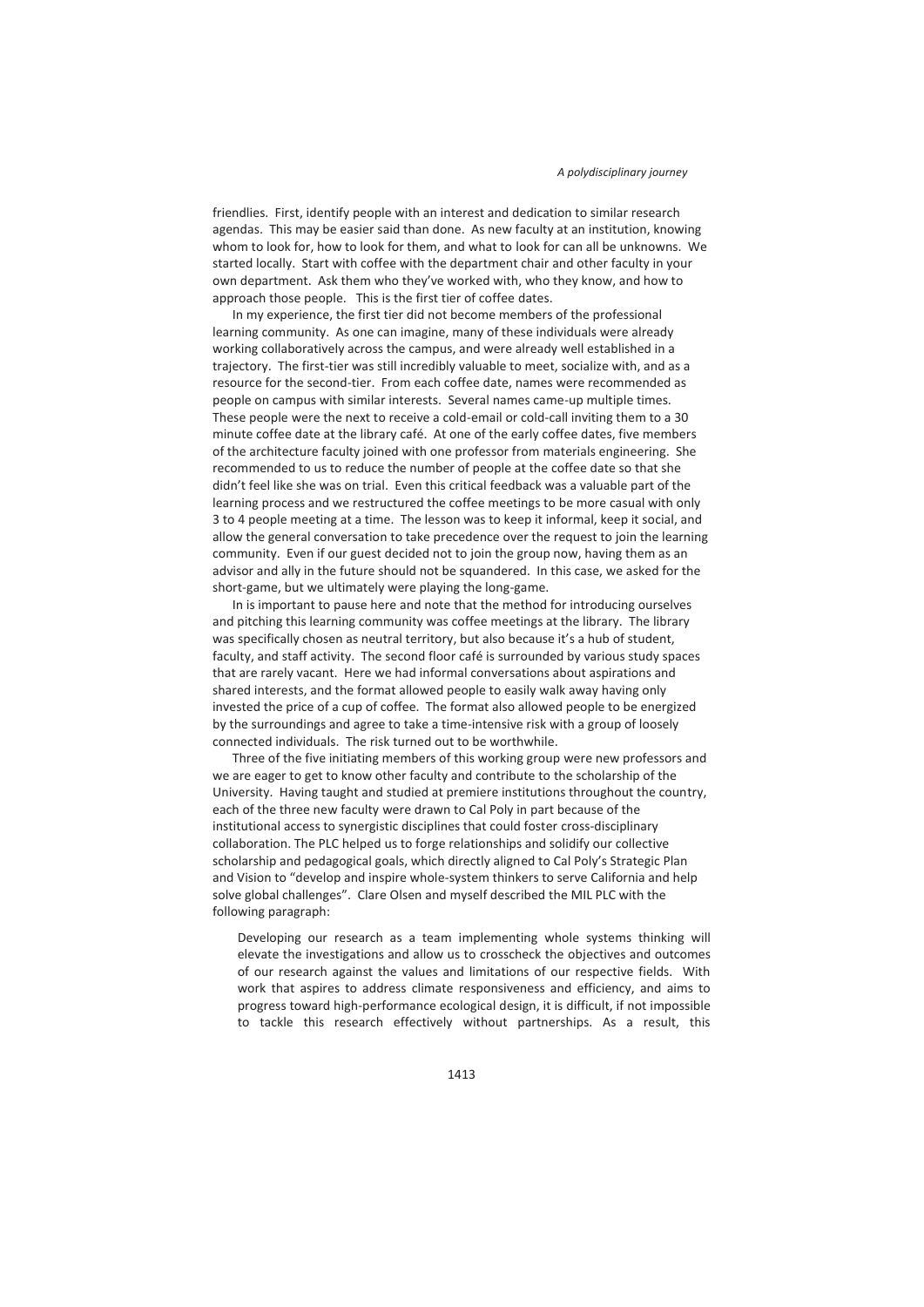collaboration is fundamental to our teaching and scholarship goals. Without collaboration, our work will remain generative in concept and not application. As part of Cal Poly's learn-by-doing agenda, students become skilled at both contributing ideas and testing them. This pedagogical agenda is critical in preparing students to make meaningful contributions to the profession (MIL PLC grant application).

The agenda for the MIL PLC included facility tours of respective labs and shops owned by each department represented, pecha kucha presentations by each member indicating their research interests and general curiosities, readings, meals together, and even making things. The two readings were from *Cradle to Cradle: Remaking the Way we Make Things* by William McDonough and Michael Braungart, and *The Lab: Creativity and Culture* by David Edwards. Incidentally, McDonough and Braungart met at a party, decided almost immediately to collaborate, and subsequently wrote a book, created an organization, and have made a considerable global impact. The members of the MIL PLC had brown-bag lunch discussion where we each brought our passions and biases to the table. Members of the group had differing thoughts and opinions leading to a healthy academic dialog that is not always possible in the classroom.



*Figure 54: MIL PLC reading discussion books. The Cradle to Cradle conversation focused on the role of materials in resource consumption (McDonough and Braungart 2002), and The Lab looked at the collaboration between the arts and sciences as a productive collaboration for innovation and public engagement (Edwards 2010).* 

The most significant outcome of the learning community was friendship. In a world of overwhelmingly busy schedules, and unrealistic expectations for faculty performance, these friendships became invaluable. There are two reasons why the social aspects of the PLC were important. First, we were able to stretch our minds in a hospitable environment knowing that the others cared about us and supported us, and that the dialog was in no way confrontational. Second, a group of people who care for each other are more likely to agree to help with collective research even if it means delaying a personal project. Friendship allowed the group to prioritize the collective over the individual.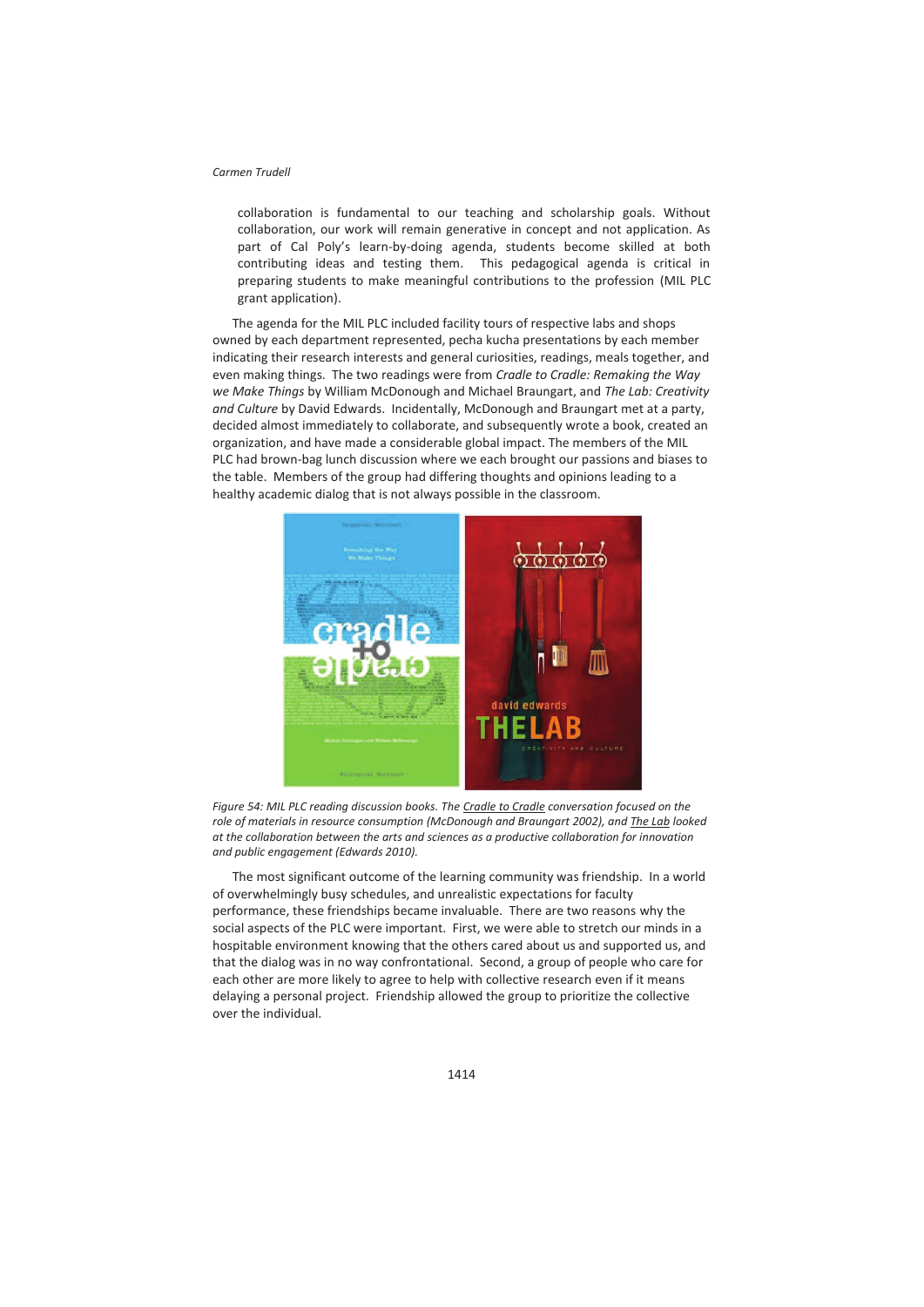### *Make Things*

It is my research philosophy that one must make things—prototypes, simulations, and experiments—to fully understand his or her own thinking. Making allows the teachers to become the students. Having a group of friends with various expertise will allow the making of ever more sophisticated and didactic prototypes. My own research into air quality and the related design implications for improving human health has lead to a number of analog simulations and experiments conducted collaboratively in order to demonstrate assumptions and design performance. Returning briefly to Joseph Priestley, one of the significant outcomes of his meeting with the Honest Whigs was the encouragement to conduct his own experiments (Johnson 2008, p.29). As a result, Priestley "launched himself into a rapid and turbulent river of experiments, developing a style of investigation that would shape the rest of his career—more exploratory than systematic, shuffling through countless variations of materials and equipment test subjects" (p.31). In his naïve and chaotic approach, Priestley was able to make a substantial contribution to the world of knowledge in a number of significant ways. As I have done along my own research path, Priestley went from the coffeehouse to the workbench, from making friends to making things.



*Figure 55: An analog fluid dynamics simulation illustrating the stack effect, nicknamed ALVS (analog liquid ventilation simulation). The red water represents buoyant air (warm air) moving through the building section and exiting through chimneys to the exterior.* 

In 2009-10, I worked with a small team of undergraduate students from Rensselaer Polytechnic Institute (RPI) to design a family of wall modules that pre-filter outdoor air before it is brought inside. We established performance goals for our walls, but as our team was made-up of only architecture students, our abilities to verify our hypothesis were limited by our lack of exposure to fluid dynamics and experimental frameworks. While we couldn't, without considerable effort, self-teach fluid dynamics in our short timeframe, we could make models. We could make videos and drawings, and we could use these tools to explain our concepts through analog simulations. The image shown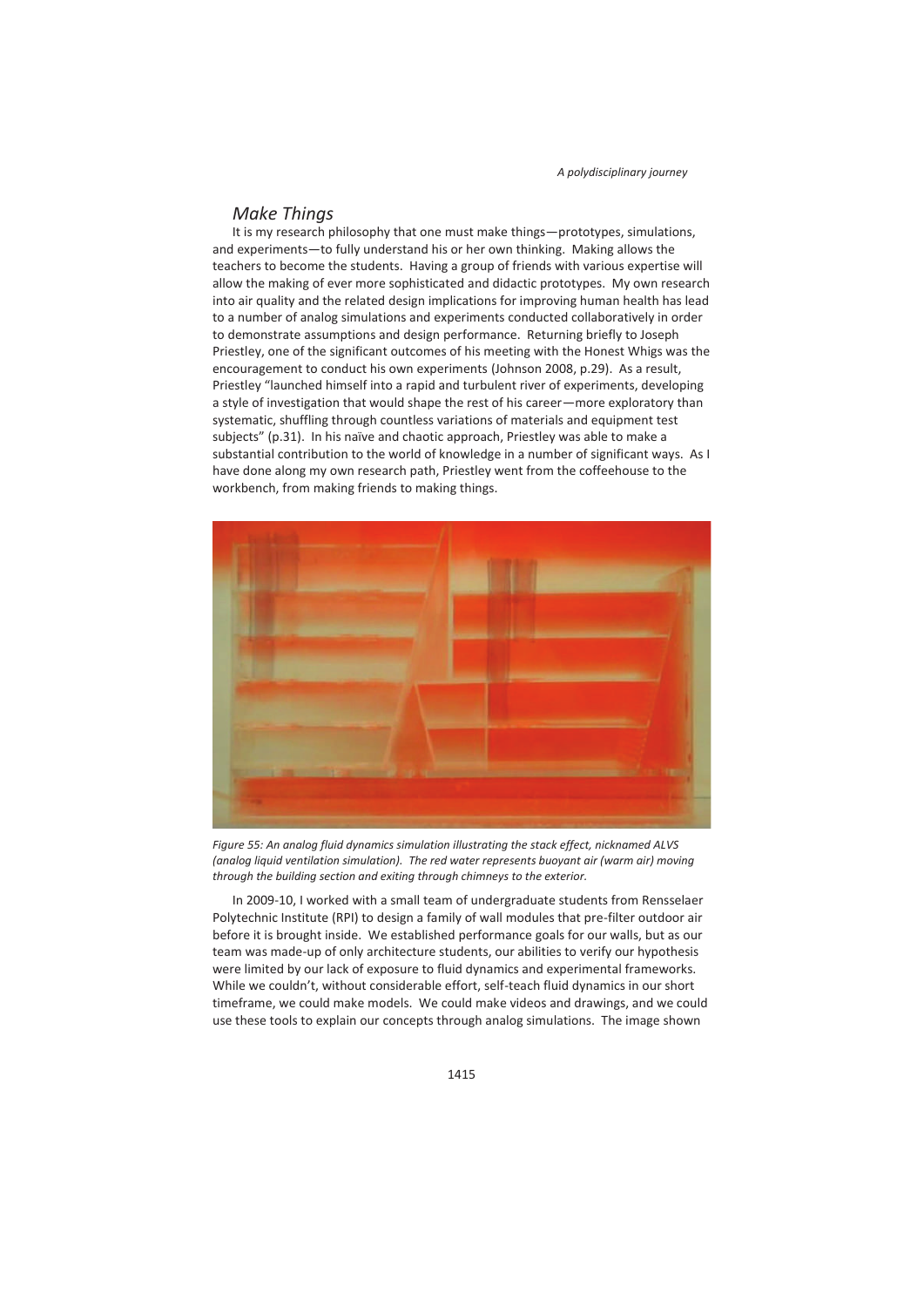in Figure 55 is a photograph of one of these simulations. An acrylic tank was built and an acrylic section model of a portion of our building was built to fit within the tank. The tank was filled with salt water, and red-dyed tap water was filled into the bottom chamber of the sectional model. Time-lapse photography and video were used to capture the vertical movement of the less dense fluid as it moved through the building eventually escaping through chimneys into the tank. This model simulated the stack effect that would be induced by solar chimneys and create ventilation in the building.



*Figure 56: Experiment testing particle removal efficiency of an 3D printed module. The collaborative research team consists of faculty and students from environmental engineering, mechanical engineering, and architecture.* 

In 2012-13, I was able to build off the MIL PLC relationships to create an undergraduate student research team. This team followed the same basic working methods as the architecture team did two years earlier. We made prototypes, theoretical models, and analog simulations to demonstrate behaviour as shown in Figure 56. The team consisted of students from architecture, environmental engineering, and mechanical engineering. Together we have successfully proved a design idea as a viable building system and are moving forward with industry partnerships, and further grants.

In just one short year, I have been able to move my research far beyond the expectations for this duration. It all started with coffee in the library, and through a generous grant to create a social group that bantered about our common interests. As a result of these fortuitous events, I have a wonderful and productive team of undergraduate student researchers who will soon have patents under their names and will have hands-on research experience to aid them in their future endeavours beyond the university. This type of experience is rare for an undergraduate architecture student to leave the university with. The engineering students tell me it's rare for them too.

# **Seriously Less Serious**

"In the artscience lab model, art and design ideas would move from education on the one side to social and cultural change on the other, with public dialog taking place in between, through cultural exhibition instead of academic publication" (Edwards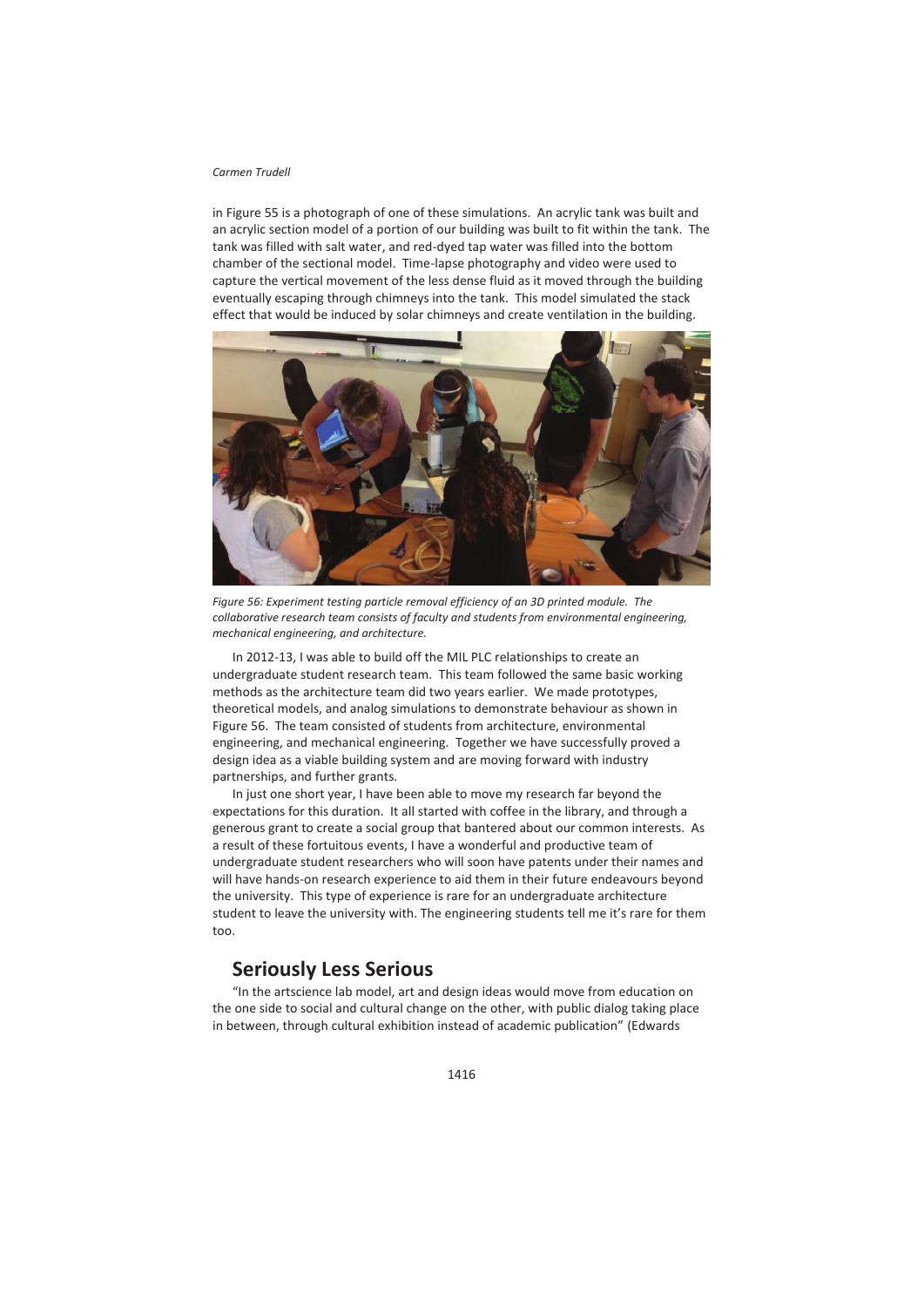2010, p.11). The method of highly educated scholars operating in locked laboratories struggling to protect their intellectual property cannot be our only method of researching at academic institutions. This paper proposes a social method of developing research teams that freely share information and criticism in pursuit of new knowledge. Both methods have the same goal. One is just a lot friendlier, and frankly much less isolating to both the researchers and the larger community. Architects are often criticized for not properly protecting our innovations. We go straight from idea to public presentation and often directly to the Internet. The images spread quickly. In this way, the designer has very little chance to protect their ideas and retain sole authorship of them. Some may argue that designers should behave more like scientists or engineers in carefully protecting their work until the legal system can protect it for them. And while I understand the financial and institutional need to be original, I think the sciences and engineering fields could learn a lot from the ways of the designers.

While the promise of this paper, to provide a model of successfully working with multidisciplinary teams within the university is still a work-in-progress. There are a number of conclusions that can be made from the experiences explored above. First, be open. Be open to relationships, open to expertise, and open to novice energy. Second, be giving. Until the universities devise adequate compensation for working beyond disciplinary boundaries with teams that don't properly fit into a high-efficiency lecture hall, it is up to the professors and students to develop these situations. This will take generosity, but the returns are likely worth the investment. Third, when in doubt, physically try it. With uninhibited shameless determination, make something and document it. Without a doubt you will learn something. I always do. Even if it was not the thing I expected to learn. The last conclusion I would make is to publish for the academy and for your peers, but publish for the public too. Exhibit, blog, tweet, write, and do it in an inclusive way that invites others to the table. Buck the arrogance that believes only those with Ph.D's and Post-Docs can innovate. Collectively we can be better.

> *Acknowledgements: Thanks to my friends and former advisors Anna Dyson, Jason Vollen, Ted Ngai, and Peter Randolph Hazard Stark at the Center for Architecture, Science, and Ecology. Thanks to Bruno Giberti, Dawn Janke, and Brian Greenwood at the Cal Poly Center for Teaching and Learning for the opportunity to participate in several professional learning communities. Thank you to Dr. Tracy Thatcher for her expertise and generous willingness to be my friend and collaborator. Most importantly, thank you to my outstanding team of undergraduate researchers, Danielle Aspitz (architecture), Jennifer Thompson (environmental engineering), Cameron Venancio (mechanical engineering), and Justin Wragg (mechanical engineering) from Cal Poly, and Kyleen Hoover, Kateri Knapp, and James Wisniewski from RPI.*

# **References**

Center for Architecture Science and Ecology (CASE). *Research.* http://www.case.rpi.edu/CASE.html (accessed 10 14, 2012). Cox, Milton D. "Introduction to Faculty Learning Communities." *New Directions for Teaching and Learning* (Wiley Periodicals, Inc.) 97 (Spring 2004): 5-23.